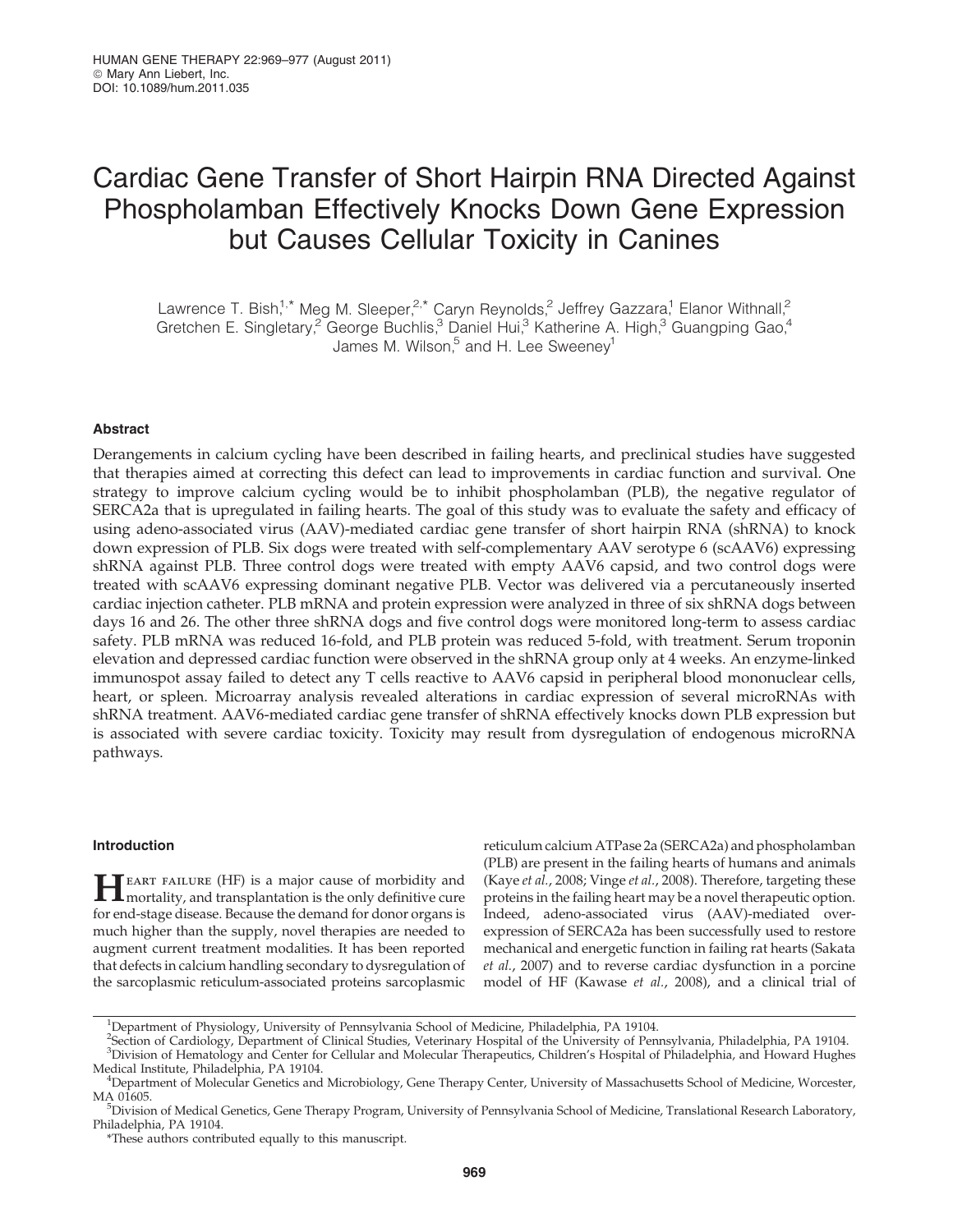AAV-mediated overexpression of SERCA2a in patients with New York Heart Association stage III/IV HF is in progress (Hajjar et al., 2008; Jaski et al., 2009). Other investigators have used virus-mediated expression of a dominant negative PLB (dnPLB) mutant to suppress HF progression in both small and large animal models of ischemic and nonischemic cardiomyopathy (Hoshijima et al., 2002; Iwanaga et al., 2004; Kaye et al., 2007). No clinical trials using dnPLB have been initiated yet.

Another strategy to inhibit PLB would be to employ AAVmediated cardiac delivery of short hairpin RNA (shRNA) directed against PLB. Studies using virus-mediated transfer of shRNA directed against PLB in cardiomyocyte culture have demonstrated that it is an effective method for both knocking down PLB expression and modulating calcium handling (Fechner et al., 2007; Andino et al., 2008), and one study in a rat model of HF demonstrated that AAV-mediated transfer of shRNA is effective in restoring cardiac function and geometry (Suckau et al., 2009). In addition, because the gene product in this case would be a functional RNA and not a mutant protein (dnPLB), this strategy would avoid the potential of evoking a T cell response directed against cells expressing the transgene, as has been reported after AAV-mediated cardiac gene transfer of a modified, soluble TNF receptor in baboons (McTiernan et al., 2007). This is an important consideration when considering large animal and clinical trials.

Therefore, in this preclinical study, our goal was to assess the safety and efficacy of using self-complementary AAV6 (scAAV6)-mediated delivery of shRNA directed against PLB in the canine heart before evaluating it in a canine model of HF. We found that AAV-mediated expression of shRNA directed against PLB is effective at knocking down PLB expression in the canine heart. However, our safety assessment revealed that healthy canines treated with shRNA, but not empty AAV6 capsid or dnPLB, experienced serum cardiac troponin I elevation, cardiac dysfunction, and alteration of cardiac microRNA expression, suggesting that this approach may not be a feasible therapeutic strategy.

#### Materials and Methods

# Vector design and production

Self-complementary AAV6 vectors were produced according to the previously described pseudotyping protocol by the Vector Core of the University of Pennsylvania (Philadelphia, PA) (Gao et al., 2002). Briefly, recombinant AAV genomes containing AAV2 inverted terminal repeats (ITRs) were packaged by triple transfection of 293 cells with a cis plasmid carrying the enhanced green fluorescent protein (EGFP) transgene, an adenovirus helper plasmid, and a chimeric trans plasmid carrying the AAV2 rep gene fused to the capsid gene of AAV6. Self-complementary vectors contained a mutation in the termination sequence of the 5<sup> $\prime$ </sup> ITR to allow synthesis and encapsidation of a dimeric inverted repeat of the transgene cassette (McCarty et al., 2001). The empty capsid used in this study was AAV6 capsid devoid of ITR-containing DNA. It was purified through a CsCl step gradient as described in detail previously (Grimm et al., 2003) and was quantified by silver stain analysis.

The scAAV6-dnPLB construct was designed to express canine PLB with an S16E mutation under the control of the constitutive chicken  $\beta$ -actin promoter with cytomegalovirus enhancer (CB) (Kaye et al., 2007). The scAAV6-shRNA-PLB construct was designed to express shRNA directed against canine PLB under the control of the U6 promoter (Suckau et al., 2009).

# Animal use and vector delivery protocol

All animals were handled in compliance with National Institutes of Health (Bethesda, MD) and institutional guidelines that were approved by the Institutional Animal Care and Use Committee of the University of Pennsylvania. Eleven mongrel canines (5–10 kg, 3–6 months old) were used in this study. They were randomized to receive either scAAV6-U6-shRNA-PLB  $(n=6)$ , scAAV6-CB-dnPLB  $(n=2)$ , or AAV6 capsid only ( $n=3$ ) at a dose of  $5\times10^{11}$  genome copies/kg.

The vector delivery procedure was performed under general anesthesia, and dogs were placed in left lateral recumbency. Heart rate, respiratory rate, systolic blood pressure, electrocardiogram, and oxygen saturation were monitored throughout the anesthetic period. A right carotid arteriotomy was performed, and a 7-French introducer was placed in the vessel, followed by insertion of the injection catheter. This catheter was a steerable injection catheter with an adjustable-length core needle (MyoCath; Bioheart, Sunrise, FL), which has previously been employed to deliver AAV vector in our laboratory (Bish et al., 2008, 2010). The catheter was flushed with heparinized blood before vector infusion to prevent inactivation of the virus (Marshall et al., 2000). Next, under fluoroscopic guidance, the catheter was advanced into the left ventricular cavity, and by steering the needle tip and adjusting the needle length, approximately 60 transendocardial injections of  $250 \mu l$  each were performed to target the left ventricular free wall and interventricular septum from base to apex and from endocardium to epicardium with AAV vector. Contrast medium was added to the vector solution so that injection sites could be visualized. This allowed us to differentiate between injected and uninjected regions of the heart and helped to ensure that the vector solution was distributed globally throughout the myocardium.

For each procedure vector was mixed with 2 mL of sterile contrast solution (Omnipaque; GE Healthcare, Piscataway, NJ) and diluted with sterile saline to produce 15 mL for injection. Lidocaine (2 mg/kg as a bolus followed by a constant rate infusion at  $50 \mu g/kg/min$  was initiated if ventricular tachycardia developed during the procedure. After recovery, dogs were treated with carprofen for 2 days and with amoxicillin–clavulanic acid for 5 days.

#### Echocardiography

Echocardiography was performed with a Sonos 7500 (Philips Healthcare, Bothell, WA) with standard twodimensional, M-mode, and Doppler capability (color and spectral imaging at each time point). Evaluation was performed with the animal in right and left lateral recumbency by using a cut-out table and imaging from below. The same sonographer performed all assessments (M.M.S.).

# Serum cardiac troponin I quantification

Serum cardiac troponin I (cTnI) was assessed with a Stratus analyzer (Dade-Behring, Newark, DE). This analyzer uses a two-site sandwich immunoassay to detect free and complexed cTnI. Canine normal ranges have previously been established (Sleeper et al., 2001).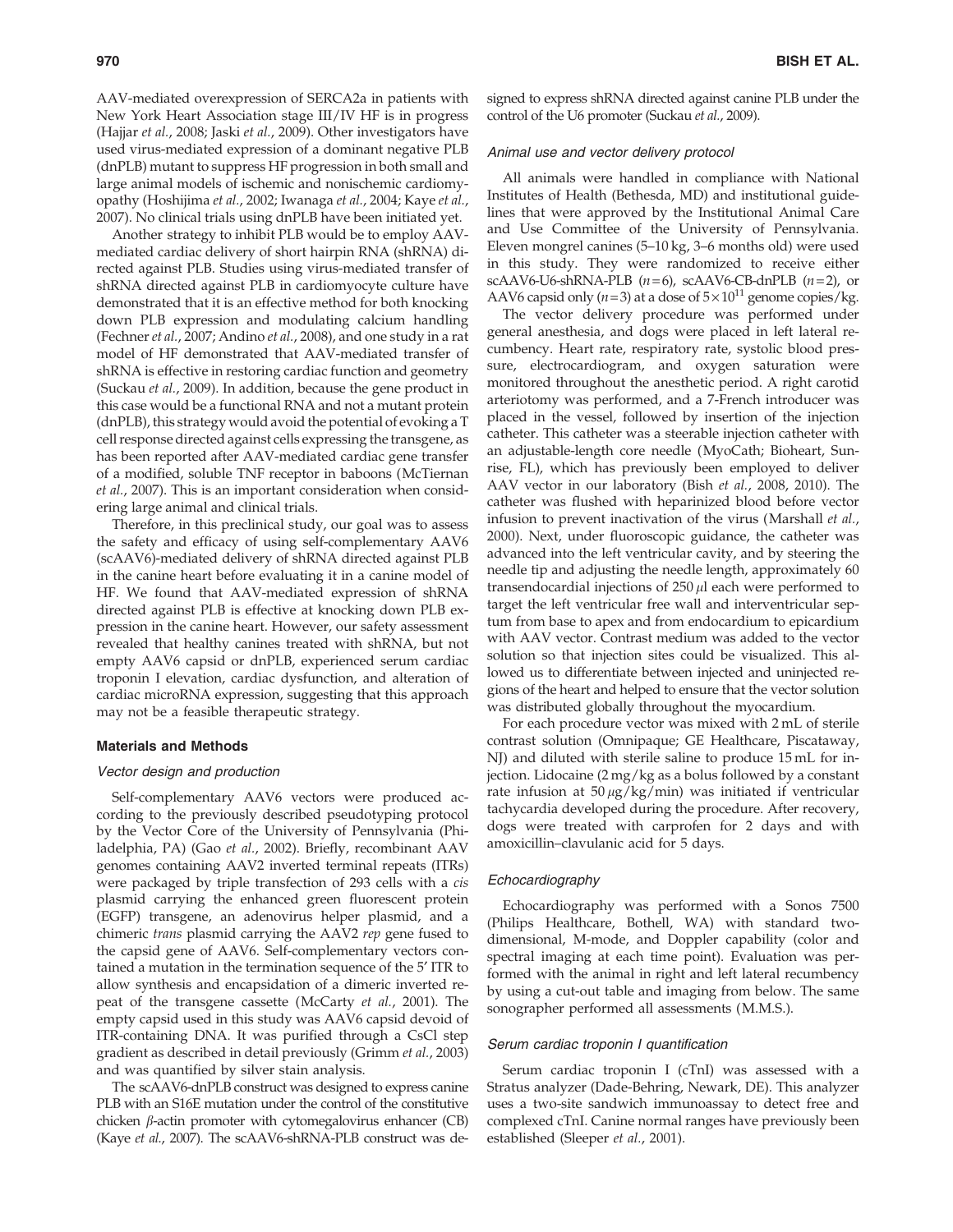#### RT-PCR analysis

Total RNA was isolated from cardiac samples snap-frozen in liquid nitrogen (TRIzol; Invitrogen, Carlsbad, CA) and further purified with RNeasy columns (Qiagen, Valencia, CA) as previously described (Evans et al., 2008). Two hundred and fifty nanograms of total RNA from each sample were subjected to single-strand reverse transcription (Applied Biosystems, Foster City, CA). The resultant cDNA was used for quantitative RT-PCR (qRT-PCR) with oligonucleotides specific for canine PLB and glyceraldehyde-3-phosphate dehydrogenase (GAPDH) control, using the LightCycler system and reagents (LightCycler FastStart DNA MasterPLUS SYBR Green I; Roche Applied Science, Indianapolis, IN). Expression levels were assessed by calculating the crossing point (Cp), where measured fluorescence rises above background, as the second derivative maximum of the reaction curve. Each sample was analyzed in duplicate and the resulting data were averaged. The relative change in expression between groups was based on the assumption that a difference of 1 Cp results from a 2-fold change in expression. Melting point analysis of experimental samples confirmed that all primers were specific for their respective transcripts, when there was only one melting point observed for each primer pair. Controls included RNA not subjected to reverse transcription, and water only. Primer sequences were as follows:

Canine PLB Forward: atggataaagtccaatacctca Canine PLB Reverse: tcagagaagcatcacaatgat Canine GAPDH Forward: atggtgaaggtcggagtcaacggat Canine GAPDH Reverse: gaagatggagatggacttcccgttg

# Western blot analysis

Cardiac biopsies obtained for Western blotting were snapfrozen in liquid nitrogen. Specimens were pulverized, homogenized in 10 vol of triple-detergent lysis buffer (50 mM Tris [pH 8.0], 0.1% sodium dodecyl sulfate [SDS], 1.0% Triton X-100, 0.5% deoxycholate [DOC], 5 mM EDTA, 50 mM dithiothreitol [DTT], Complete protease inhibitor [0.4 tablet/10 ml; Roche, Indianapolis, IN]), and centrifuged at 13,000 rpm for 5 min. The protein concentration of the supernatant was then determined by the Bio-Rad protein assay (Bio-Rad, Hercules, CA). Fifty micrograms of each sample were electrophoresed on a 4–20% SDS–polyacrylamide gel (Lonza, Rockland, ME) after the addition of  $2 \times$  sample loading buffer (130 mM Tris [pH 8.0], 20% glycerol, 4.6% SDS, 2% DTT, 0.02% bromophenol blue) and 5 min of denaturation at 100°C. Proteins were then transferred to Immobilon-P (Millipore, Bedford, MA), using the iBlot transfer apparatus (Invitrogen). The membrane was subsequently blocked with 5% nonfat dry milk in Tris-buffered saline containing 0.05% Tween 20. Immunoblotting was performed to detect phospholamban (1:500 dilution; Millipore) and actin (1:2000 dilution; Sigma-Aldrich, St. Louis, MO) as a loading control. Detection was performed with a SuperSignal West Pico chemiluminescent substrate kit (Pierce Protein Research Products, Rockford, IL).

# Enzyme-linked immunospot assay for T cell responses

Peripheral blood mononuclear cells (PBMCs) were isolated as per standard protocol and cryopreserved until assayed as previously described (Bish et al., 2008). Briefly, tissues were obtained fresh and homogenized; red blood cells were lysed; lymphocytes were then collected and cryopreserved until assayed. For the enzyme-linked immunospot (ELISpot) assay, a peptide library consisting of 15-mers overlapping by 10 amino acids with the adjacent peptide was synthesized for the capsid sequence of the AAV6 VP1 protein (736 amino acids, 146 peptides; Mimotopes, Clayton, Victoria, Australia). Peptides were resuspended in 50% acetonitrile–0.1% acetic acid at a concentration of 5 mg/ ml. Peptides were arranged into a 24-pool matrix, with each pool consisting of 12 or 13 peptides and each peptide contained in 2 orthogonal pools. To test for T cell responses,  $2 \times 10^5$  cells were incubated for either 24 hr (interferon- $\gamma$ ) or  $48\,\text{hr}$  (interleukin-10) at 37 $\degree$ C, 10% CO<sub>2</sub>, in the presence of AAV6 peptide pools (individual peptide final concentration,  $10 \,\mu$ g/ml) or AAV6 empty capsid (10  $\mu$ g/ml; Research Vector Core, Children's Hospital of Philadelphia, Philadelphia, PA). Phorbol 12-myristate 13-acetate (PMA, 50 ng/ml; Sigma-Aldrich) and ionomycin  $(1 \mu g/ml)$ ; Sigma-Aldrich) were used as positive controls. Medium alone (DMEM; Gibco/Invitrogen) served as a negative control. All assays were performed in triplicate. Canine interferon- $\gamma$  and interleukin-10 were assayed with canine development module kits (R&D Systems, Minneapolis, MN). Assays were scored with an immunospot reader (CTL, Cleveland, OH), and positive T cell responses were scored as 3-fold above medium control. Results are displayed as spot-forming units/ $10^6$  cells.

# MicroRNA microarray analysis

Myocardial biopsies were collected from dogs treated with scAAV6-U6-PLB-shRNA 16–26 days previously  $(n=3)$  and from untreated, age-matched controls  $(n=3)$  and snap-frozen in liquid nitrogen. Two biopsies were collected per animal. MicroRNA (miRNA) was extracted with an miRNA Easy mini kit (Qiagen). miRNA expression was analyzed with miRCURY LNA version 9.2 (Exiqon, Woburn, MA). GenePix (GPR) files were imported into Partek Genomics Suite version 6.4 (Partek, St. Louis, MO), where foreground median minus background median were extracted for each channel on each array. Data were transformed such that any extracted intensity that was less than 1 was assigned a value of 1. Data were then LOESS (locally weighted scatterplot smoothing) normalized using  $log<sub>2</sub>$  ratios for treated dogs over control dogs for each array. Dye-swap pairs were averaged, yielding three biological replicates for treated over control. Statistical analysis for significantly dysregulated miRNAs was conducted for those probes, which had log<sub>2</sub> ratios for at least two of the three pairs.

#### Statistical analysis

Mean values from each experimental group were compared by two-tailed Student  $t$  test. Analysis of microarray data is described in the previous section.

# **Results**

# Study design

shRNA-mediated knockdown of cardiac PLB expression has potential as a novel therapeutic approach in the treatment of HF. Before evaluating the long-term therapeutic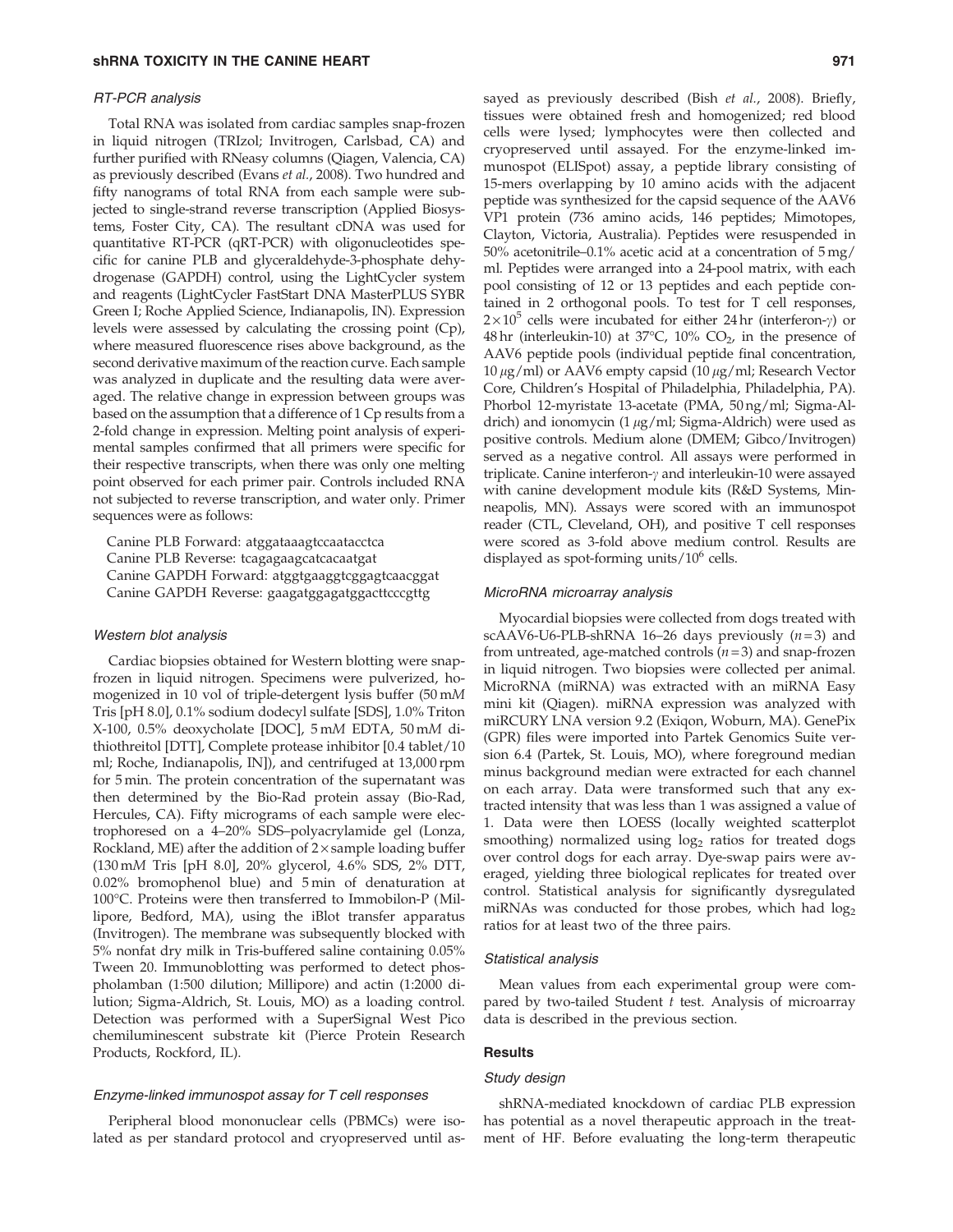potential of this approach in a canine model of HF, we chose to assess the safety of shRNA-mediated knockdown of PLB in healthy canines. Six dogs were treated with scAAV6-U6 shRNA-PLB. Three control dogs were treated with AAV6 empty capsid to establish a virus control group. An additional two canines were treated with scAAV6-CB-PLB-S16E (dnPLB) (Kaye et al., 2007) to establish a control group for PLB inhibition. PLB mRNA and protein levels as well as microRNA expression were analyzed between days 16 and 26 in three of the dogs treated with PLB shRNA. The remaining dogs (three treated with PLB shRNA, three control dogs treated with AAV6 capsid only, and two dogs treated with dnPLB) were monitored long term with monitoring of serum cardiac troponin I (cTnI) and cardiac function to assess the safety of AAVmediated PLB knockdown with shRNA.

# PLB knockdown

The spatial distribution of cardiac gene transfer after injection via the percutaneously inserted catheter described in Materials and Methods has been previously published (Bish et al., 2008, 2010). RT-PCR results revealed that PLB mRNA expression was reduced approximately 16-fold (Fig. 1A), and Western blot results revealed that PLB protein was reduced approximately 5-fold (Fig. 1B) after treatment with scAAV6- U6-shRNA-PLB. Thus, AAV-mediated cardiac delivery of shRNA directed against PLB is effective at knocking down cardiac PLB expression in the canine.

#### Long-term cardiac safety assessment

We next monitored the three remaining dogs treated with PLB shRNA long-term to assess the safety of this procedure. The three dogs treated with AAV6 capsid only and two dogs treated with dnPLB were monitored as controls. Serum cardiac troponin I elevations were noted in three of three dogs treated with PLB shRNA, zero of three dogs treated with AAV6 capsid only, and zero of two dogs treated with dnPLB. The elevation was apparent by 2 to 3 weeks postinjection, with a peak at 4–5 weeks to approximately 100-fold baseline levels (Fig. 2A). This was associated with a decrease in fractional shortening as measured via echocardiography (Fig. 2B). At this time, one of three dogs treated with shRNA was killed, and tissue was collected for analysis as detailed below. In the remaining two of three dogs treated with shRNA, serum cTnI levels and fractional shortening gradually improved over the next 6–8 weeks. No abnormalities were observed in any of the three dogs treated with AAV6 capsid only with one of three monitored for 6months and two of three monitored for 2 years, or in either of the dogs treated with dnPLB, both of which were monitored for greater than 18 months. Expression of the dnPLB construct was confirmed both in canines before its use in this study and in one of the long-term dnPLB canines used in this study at 19 months (see Supplementary Fig. S1; supplementary data are available online at www.liebertonline.com/ hum). The remaining dnPLB canine used in this study continues to be monitored for long-term safety assessment and is now over 2 years posttreatment.

# ELISpot assay

Next, we sought to determine the etiology of the cardiac toxicity observed after treatment with scAAV6-U6-shRNA-



FIG. 1. Analysis of phospholamban (PLB) mRNA and protein levels reveals efficacy of scAAV6-U6-shRNA-PLB in knocking down PLB expression. (A) Quantitative RT-PCR analysis demonstrates approximately 16-fold decreased PLB mRNA with short hairpin RNA (shRNA) overexpression compared with control. (B) Western blot demonstrates approximately 5-fold decreased PLB protein with shRNA overexpression compared with control.  $\frac{*}{p}$  < 0.05, n = 3 per group. Tissue was collected 16–26 days postinjection. Color images available online at www.liebertonline.com/hum

PLB. Because no toxicity was observed in any of the canines treated with either AAV6 capsid only or scAAV6-dnPLB, it seemed unlikely that it was secondary to a T cell response directed against AAV6 capsid. However, because a capsiddirected T cell response was observed in a human trial of AAV-mediated hepatic gene transfer (Manno et al., 2006) and a canine study of AAV-mediated skeletal muscle gene transfer (Wang et al., 2007) at a similar time frame postinjection, we screened peripheral blood mononuclear cells (PBMCs) from dogs experiencing toxicity via ELISpot for T cells reactive to AAV6 capsid. No T cells reactive to AAV6 capsid were identified in the PBMCs isolated from these dogs at 4 and 7 weeks postinjection, or from dogs treated with AAV6 capsid only (Fig. 3A and B and data not shown). In addition, no T cells reactive to AAV6 capsid were identified in the heart or spleen of the shRNA-treated dog that was killed (Fig. 3C, D).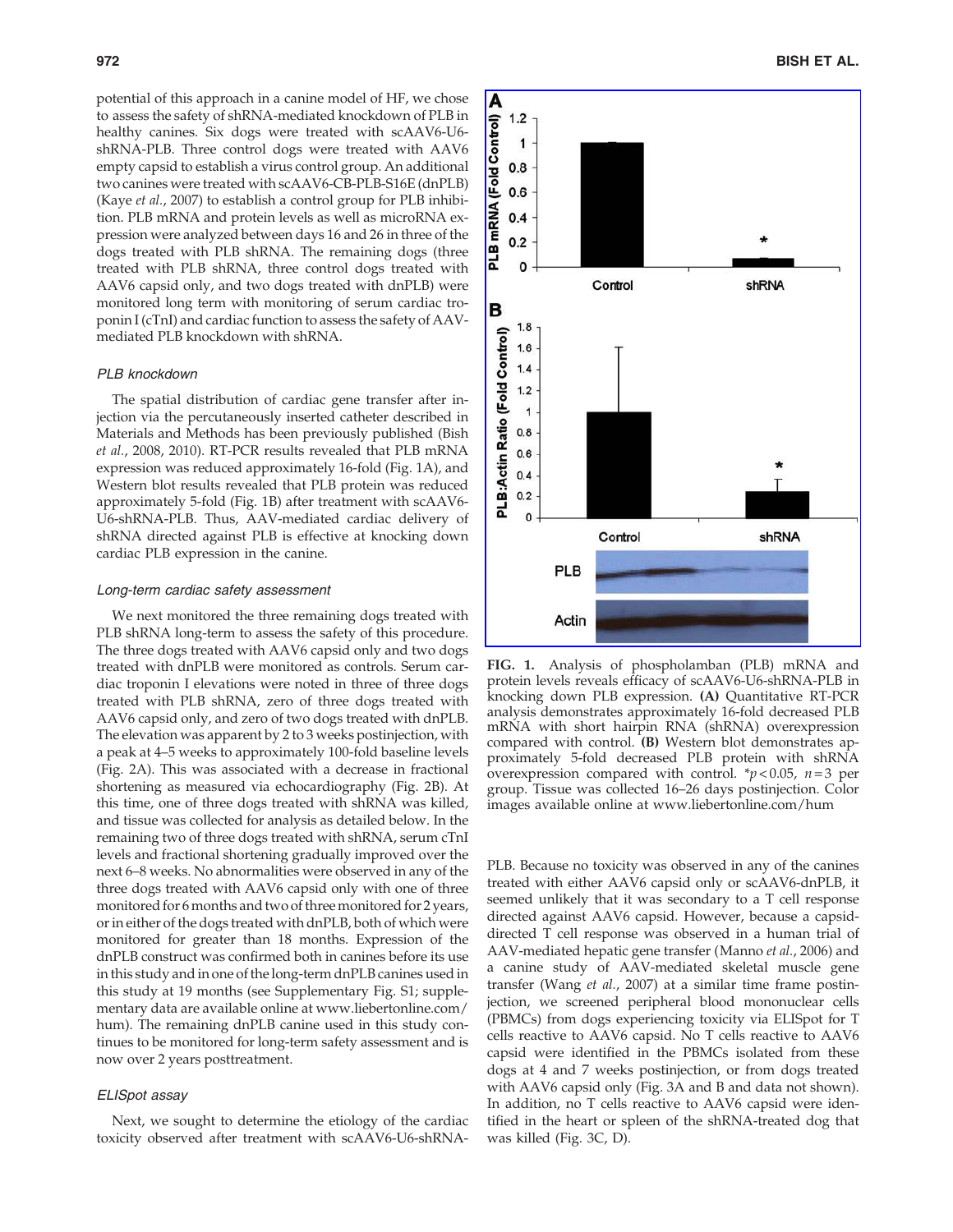

FIG. 2. Long-term safety assessment demonstrates cardiac toxicity in canines treated with scAAV6-U6-shRNA- phospholamban (PLB). (A) Serum cardiac troponin I (cTnI) measurements were performed at baseline and up to 10 weeks after treatment with scAAV6-shRNA-PLB  $(n=3)$ , AAV6 capsid only  $(n=3)$ , or scAAV6-dnPLB  $(n=2)$ . Serum cTnI levels peaked at 4–5 weeks in canines treated with scAAV6 shRNA-PLB. Because no elevation in serum cTnI was observed in either the AAV6 capsid group or the scAAV6 dnPLB group, both groups are represented here as Control. (B) Cardiac function as assessed by echocardiography. Fractional shortening (FS), a measure of cardiac contractility, is reported for canines treated with scAAV6-shRNA-PLB vs. control. Echocardiography was performed at multiple time points from baseline to 11 weeks as depicted. Canines treated with scAAV6-shRNA-PLB experienced a decline in FS beginning at 4 weeks. dnPLB, dominant negative PLB.

# MicroRNA microarray

Because a T cell response directed against AAV6 capsid was not responsible for the cardiac toxicity and because PLB inhibition via dnPLB did not induce toxicity in this study, we continued to investigate its etiology. It was reported that oversaturation of endogenous microRNA pathways after AAV-mediated shRNA overexpression in mouse liver was responsible for hepatotoxicity and death (Grimm et al., 2006). Therefore, we next analyzed cardiac microRNA expression by means of microarray technology. We found that cardiac miRNA-124 expression was decreased approximately 2-fold, and miRNA-302d expression was increased approximately 3-fold, after treatment with scAAV6-U6-shRNA-PLB (Fig. 4). No significant changes in expression were noted for the

following microRNAs with previously reported roles in cardiovascular physiology and pathophysiology: miRNA-1 (Yang et al., 2007; Zhao et al., 2007), miRNA-21 (Yin et al., 2008), miRNA-133 (Care et al., 2007), miRNA-195 (van Rooij et al., 2006), miRNA-199a (Rane et al., 2009), miRNA-208a (van Rooij et al., 2007; Callis et al., 2009), miRNA-320 (Ren et al., 2009) (Fig. 4).

# **Discussion**

In this study, we demonstrated that percutaneous delivery of scAAV6-U6-shRNA-PLB is effective at knocking down expression of PLB in the canine heart. Our study was the first to assess the efficacy of AAV-mediated transfer of shRNA directed against PLB in a large animal model. A previous report described the effective use of scAAV9-U6-shRNA-PLB to knock down expression of PLB in a rat model of HF induced by transaortic banding (Suckau et al., 2009). In this model, decreased PLB expression was associated with restoration of cardiac function and geometry over a 3-month period without any adverse effects. We designed our vector and shRNA sequence on the basis of this report and on another in the literature describing virus-mediated transfer of shRNA directed against PLB in rat neonatal cardiomyocyte culture, with some modifications for use in a canine model (Fechner et al., 2007). Namely, our shRNA sequence was directed against the same region of PLB as previously described in the rat but modified to be canine specific. In addition, we used scAAV6 instead of scAAV9 because it has been previously reported that scAAV6 is superior to scAAV9 in the canine heart (Bish et al., 2008).

After demonstrating the efficacy of this approach, we next assessed its long-term safety in healthy canines as a final step before the design of a preclinical study in a canine model of HF. Surprisingly, we found that treatment with AAVshRNA-PLB was associated with elevation of serum cTnI, with a peak at 4 to 5 weeks postinjection, and depressed cardiac function. Cardiac function gradually improved with normalization of serum cTnI levels by approximately 3 months postinjection. After observing this severe toxicity, we directed our attention toward identifying its etiology.

The canines that experienced toxicity were treated with AAV6 expressing shRNA directed against PLB; therefore, the toxicity could have been induced by the AAV6 vector, by inhibiting PLB, or by the shRNA itself. Because the gene product in this case was a functional RNA and not a protein, we did not need to consider a T cell response directed against the expressed transgene as the etiology, as has been previously reported (McTiernan et al., 2007). However, a T cell response directed against the AAV capsid could still be responsible for the observed toxicity. Indeed, robust cellular immune responses directed against AAV capsid have been described approximately 4 weeks postinjection in human liver (Manno et al., 2006) and canine skeletal muscle (Wang et al., 2007). To rule this out in our study, we performed two separate experiments. First, we injected three dogs with AAV6 empty capsid and monitored these animals up to 2 years. These animals did not experience elevation of serum cTnI or depression of cardiac function, suggesting that AAV capsid was not the cause of the toxicity. To be sure, we next screened PBMCs, spleen, and heart from dogs that received shRNA-PLB for T cells reactive to AAV6 capsid, using the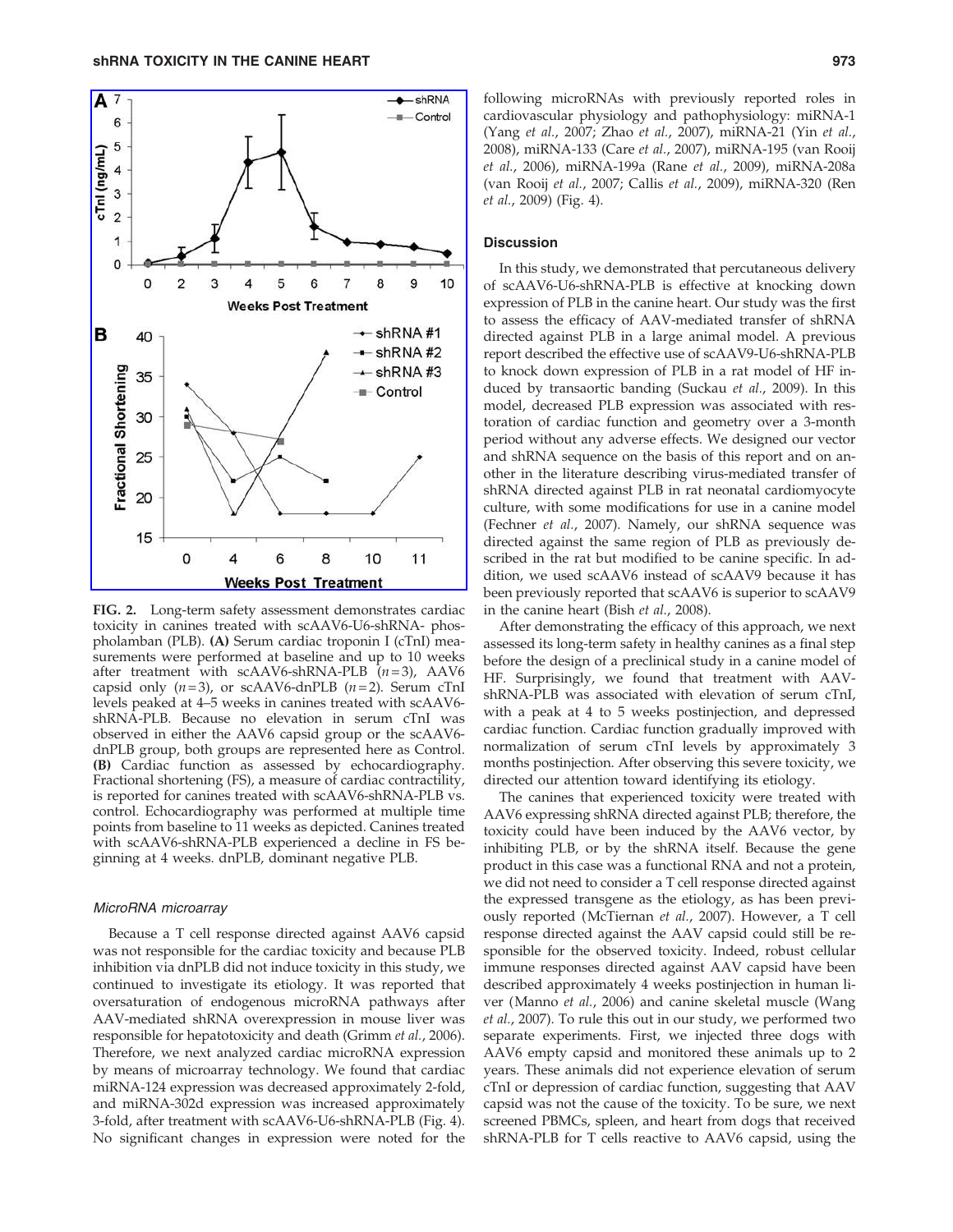

FIG. 3. AAV6 capsid does not induce a T cell-specific response in canines treated with scAAV6-U6-shRNA-PLB. Representative ELISpot data from PBMCs obtained 4 weeks postinjection and assayed for  $(A)$  interferon- $\gamma$  and  $(B)$  interleukin-10 production are shown. Representative ELISpot data from lymphocytes isolated from (C) spleen and (D) heart 7 weeks postinjection and assayed for interferon- $\gamma$  are shown. For all assays, cells were tested against 24 pools (5  $\mu$ g/peptide, each peptide) comprising an AAV6 capsid peptide matrix, 10 μg/ml AAV6 empty capsid, phorbol 12-myristate 13-acetate (PMA)/ ionomycin (positive control) or medium (negative control). The assay was performed in triplicate. Data are shown as spotforming units/10<sup>6</sup> cells. The solid line indicates 3-fold over medium background control, used to determine positive T cell responses.



FIG. 4. Alterations in cardiac microRNA expression 16–26 days after percutaneous cardiac delivery of scAAV6-U6 shRNA-PLB ( $n = 3$ ) compared with control ( $n = 3$ ). Microarray analysis revealed significant alterations in expression of two miRNAs after overexpression of shRNA. No significant changes were noted in several other miRNAs with previously defined roles in the heart. \*Significant, as defined by  $p < 0.05$  and  $> 1.5$ -fold expression change (Thum *et al.*, 2007; Evans et al., 2008).

ELISpot assay. ELISpot is the most widely accepted and most sensitive assay for detecting T cell responses in this case. ELISpot was used to determine the T cell response against AAV in a published clinical trial for hemophilia B (Manno *et al.*, 2006), and this same rigorous ELISpot analysis continues to be used as the primary assay for detection of T cell responses in current clinical and nonhuman primate trials of AAV-mediated gene transfer for hemophilia (Mingozzi and High, 2011; Nathwani et al. 2011). No capsidreactive T cells were identified, further suggesting that AAV capsid was not responsible for the toxicity.

Another possibility is that inhibition of PLB induced cardiomyocyte death, as there is controversy in the literature concerning the safety of cardiac PLB inhibition. Although PLB knockout mice exhibit enhanced contractility without evidence of cardiomyopathy (Slack et al., 2001), and PLB inhibition in hamsters (Hoshijima et al., 2002) and rats (Iwanaga et al., 2004; Sakata et al., 2007; Zhao et al., 2008; Suckau et al., 2009) is effective in suppressing the progression of HF, humans homozygous and heterozygous for a null PLB L39Stop mutation develop left ventricular hypertrophy, premature dilated cardiomyopathy, and HF (Haghighi et al., 2003). This discrepancy in phenotype may exist because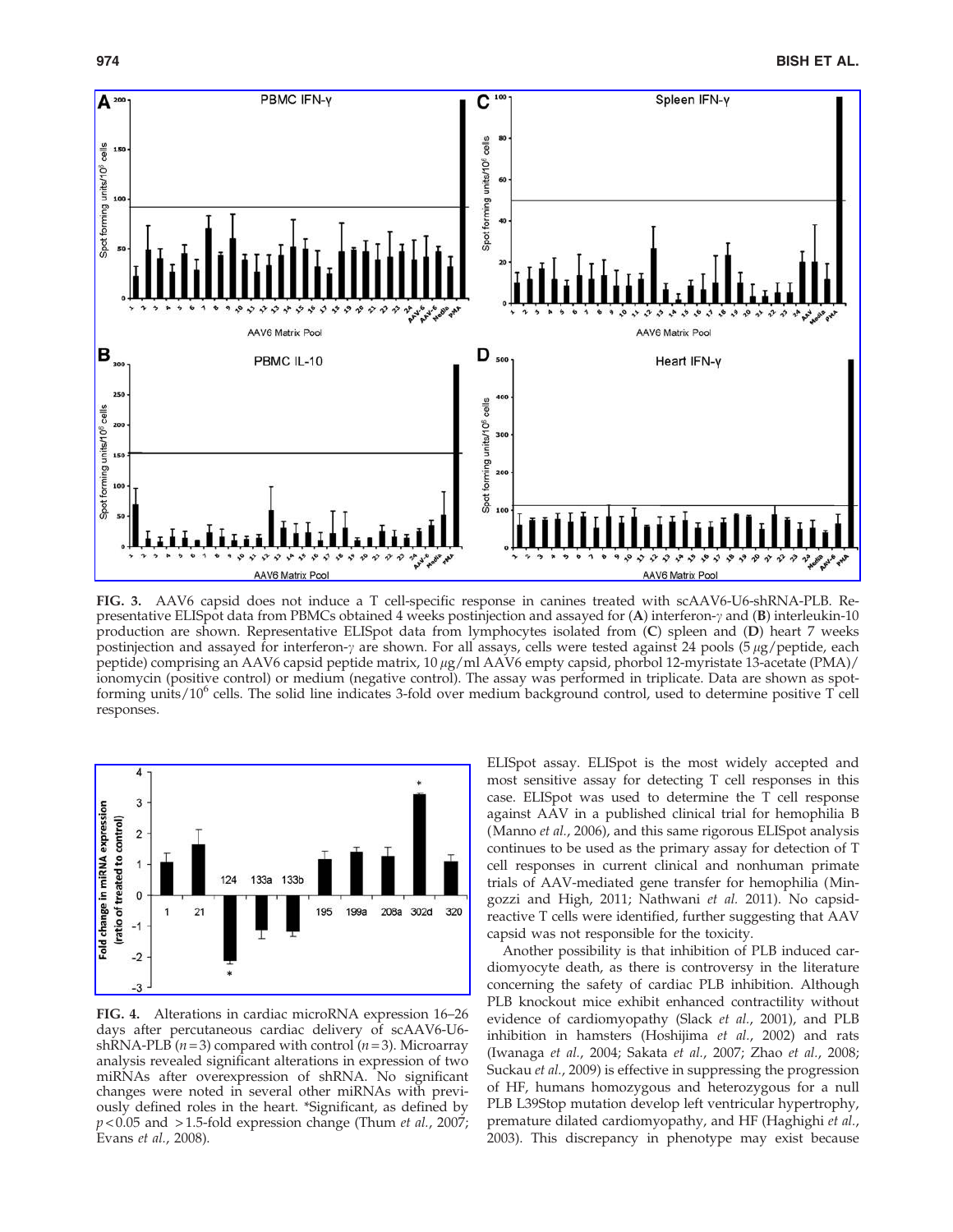humans have a large cardiac reserve that can be regulated by altering sarcoplasmic reticulum calcium content via PLB, whereas small animals such as mice with resting heart rates over 600 beats/min have relatively little cardiac reserve and minimal ability to increase sarcoplasmic reticulum calcium stores above their near-maximal baseline (Haghighi et al., 2003; MacLennan and Kranias, 2003). As a result, loss of PLB in humans, where it functions as a gatekeeper of the large cardiac reserve, may lead to significantly increased cardiac work and eventual cardiomyopathy and HF over years (Haghighi et al., 2003), whereas loss of PLB in mice, where it regulates only a minimal cardiac reserve, may lead to a relatively smaller increase in cardiac work without cardiomyopathy over the short life span of the animal (Slack et al., 2001).

However, there is also speculation that loss of PLB in humans may not be deleterious. Because the mutant L39Stop PLB peptide contains the cytoplasmic domain of PLB that interacts with and inhibits SERCA2a, it has been suggested that PLB L39Stop is not a null mutation, but rather a constitutively active inhibitor (Chien et al., 2003; Haghighi et al., 2004). If this is the case, then L39Stop is simply another example of a constitutively active PLB mutant responsible for human dilated cardiomyopathy, such as the R9C (Schmitt et al., 2003) or R14 deletion (Haghighi et al., 2006). In addition, a report describing reversal of advanced HF after delivery of adenovirus expressing dnPLB in a pacing-induced porcine model provides direct evidence for the safety of PLB inhibition in large animal hearts (Kaye et al., 2007). However, animals in this study were monitored for only 2 weeks after injection of dnPLB, so data describing the long-term safety of PLB in large animal hearts are lacking. Because we wanted to rule out PLB inhibition as a potential source of toxicity in our dogs and because no other long-term studies of cardiac PLB inhibition in a large animal model have been published, we established a control group for PLB inhibition by injecting two healthy dogs with scAAV6 expressing dnPLB. We did not observe elevation of serum cTnI or depression in cardiac function in these animals, which were monitored for over 18 months, confirming the safety of long-term cardiac PLB inhibition in a large animal.

However, it should be noted that we cannot rule out a very late onset of cardiac dysfunction resulting from PLB inhibition in these canines. Although PLB knockout mice exhibit enhanced contractility (Slack et al., 2001), the effects of inhibiting PLB in healthy hearts in a large animal model are unknown. It may have no effect, or the effect may take more than 2 years (the observation time in this study) to develop. Indeed, humans with PLB mutations do not typically present with cardiac disease until their late teens or early twenties at the earliest (Haghighi et al., 2003).

Because we had ruled out AAV capsid and PLB inhibition as sources of toxicity, we next investigated shRNA overexpression as a source. A study described hepatotoxicity and death in mice approximately 1 month after intravenous injection of an AAV vector expressing various shRNA sequences, and it was determined that oversaturation of endogenous microRNA pathways by the exogenous shRNA was responsible (Grimm et al., 2006). Because the cardiac toxicity in our study occurred at a similar time, it seemed plausible that the same mechanism may be responsible. Indeed, previous work has demonstrated the importance of microRNA in the heart (Thum et al., 2008a; Small et al., 2010).

As in other tissues, microRNAs in the heart control gene expression by binding to target mRNAs and either promoting their degradation or inhibiting their translation. In doing so, they regulate expression of genes involved in multiple processes, such as hypertrophy (van Rooij et al., 2007), conduction (Callis et al., 2009), fibrosis (Thum et al., 2008b), and apoptosis (Rane et al., 2009). In our study, we found that treatment with shRNA was associated with alterations in expression of miRNAs 124 and 302d. Although no definitive roles for these miRNAs have been described in the heart, they have been implicated in embryonic development (Maiorano and Mallamaci, 2009; Rosa et al., 2009). In addition, dysregulation of the miRNA-302 family has been reported in human HF (Thum et al., 2008a). It has been suggested that reactivation of fetal miRNA programs may contribute to altered gene expression in human HF (Thum et al., 2007). Future studies in experimental animal models are needed to define the mRNA targets and physiological role of miRNAs 124 and 302 in the heart. In addition, future investigation will be directed at assessing alterations in cardiac function and in the miRNA expression profile after treatment with additional shRNAs, including a second PLBspecific sequence, a nonessential gene sequence, and a nonspecific/negative control sequence, to strengthen the validity of our findings in this initial study.

In summary, we demonstrated in this study that percutaneous delivery of scAAV6-U6-shRNA-PLB is effective in knocking down PLB expression in the canine heart. However, it is associated with severe cardiac toxicity that may be secondary to oversaturation of endogenous miRNA pathways. Future studies using this approach should focus on strategies to limit shRNA expression to the minimally effective dose, perhaps by designing vectors with promoters that are weaker than the traditional polymerase III promoters (H1 and U6) used to drive shRNA expression, such as tissue-specific, polymerase II promoters (Giering et al., 2008).

#### Acknowledgments

The authors thank John Tobias (University of Pennsylvania Bioinformatics Core) for performing the microarray analysis and Mark Haskins (University of Pennsylvania School of Veterinary Medicine; NIH grant RR02512) for support of the animal colony. This work was supported by grants from the NHLBI (P01-HL059407; to H.L.S.) and Parent Project Muscular Dystrophy (to H.L.S.), by a Wellstone Muscular Dystrophy Cooperative Center grant (U54- AR052646; to H.L.S.), and by T32-HL-007748 (to L.T.B.).

#### Author Disclosure Statement

J.M.W. and G.P.G. are inventors on patents that have been licensed to various biopharmaceutical companies.

#### **References**

- Andino, L.M., Takeda, M., Kasahara, H., et al. (2008). AAVmediated knockdown of phospholamban leads to improved contractility and calcium handling in cardiomyocytes. J. Gene Med. 10, 132–142.
- Bish, L.T., Sleeper, M.M., Brainard, B., et al. (2008). Percutaneous transendocardial delivery of self-complementary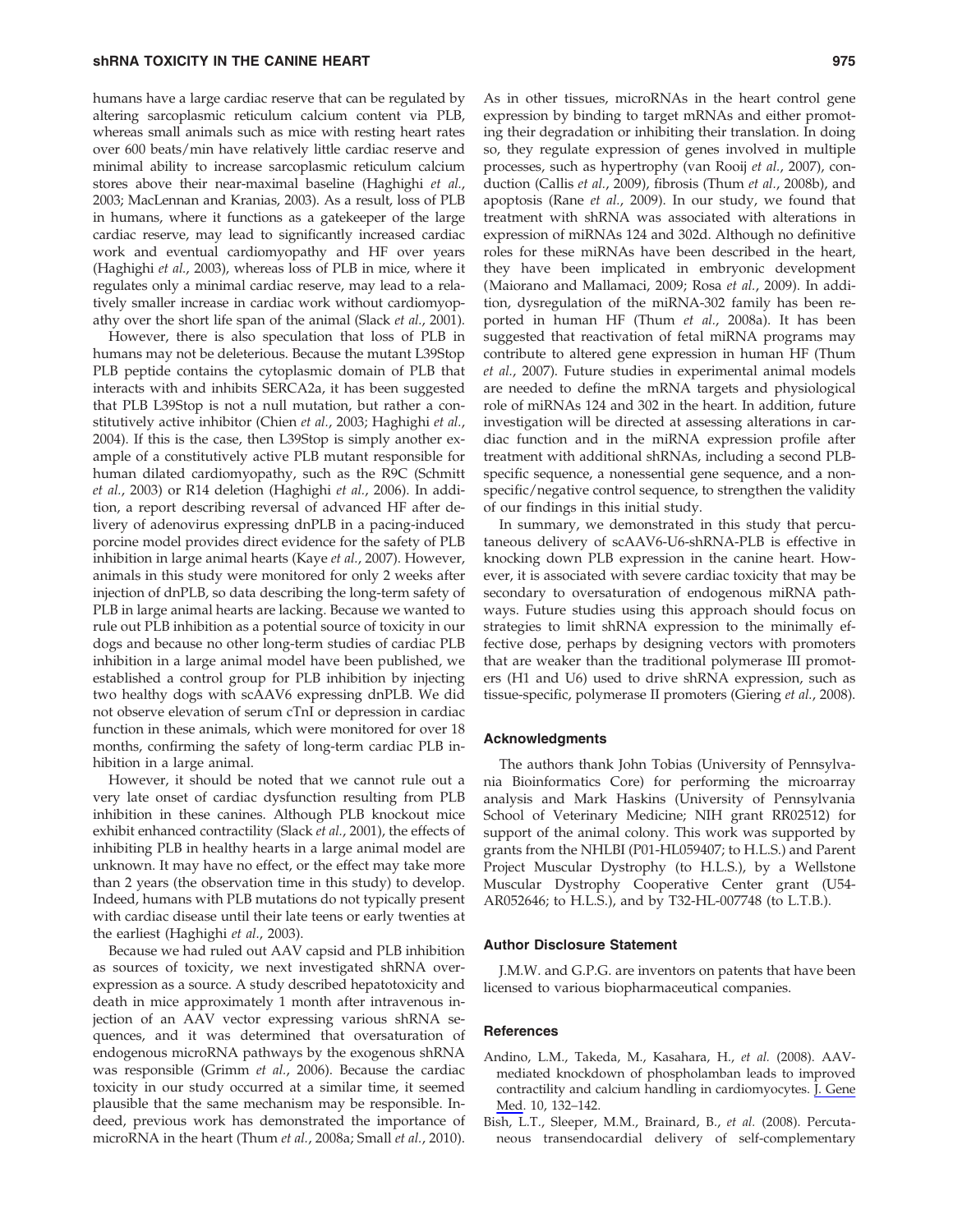adeno-associated virus 6 achieves global cardiac gene transfer in canines. Mol. Ther. 16, 1953–1959.

- Bish, L.T., Sleeper, M.M., and Sweeney, H.L. (2010). Percutaneous transendocardial delivery of self-complementary adeno-associated virus 6 in the canine. Methods Mol. Biol. 709, 369–378.
- Callis, T.E., Pandya, K., Seok, H.Y., et al. (2009). MicroRNA-208a is a regulator of cardiac hypertrophy and conduction in mice. J. Clin. Invest. 119, 2772–2786.
- Care, A., Catalucci, D., Felicetti, F., et al. (2007). MicroRNA-133 controls cardiac hypertrophy. Nat. Med. 13, 613–618.
- Chien, K.R., Ross, J., Jr., and Hoshijima, M. (2003). Calcium and heart failure: The cycle game. Nat. Med. 9, 508–509.
- Evans, M., Morine, K., Kulkarni, C., and Barton, E.R. (2008). Expression profiling reveals heightened apoptosis and supports fiber size economy in the murine muscles of mastication. Physiol. Genomics 35, 86–95.
- Fechner, H., Suckau, L., Kurreck, J., et al. (2007). Highly efficient and specific modulation of cardiac calcium homeostasis by adenovector-derived short hairpin RNA targeting phospholamban. Gene Ther. 14, 211–218.
- Gao, G.P., Alvira, M.R., Wang, L., et al. (2002). Novel adenoassociated viruses from rhesus monkeys as vectors for human gene therapy. Proc. Natl. Acad. Sci. U.S.A. 99, 11854–11859.
- Giering, J.C., Grimm, D., Storm, T.A., and Kay, M.A. (2008). Expression of shRNA from a tissue-specific Pol II promoter is an effective and safe RNAi therapeutic. Mol. Ther. 16, 1630–1636.
- Grimm, D., Zhou, S., Nakai, H., et al. (2003). Preclinical in vivo evaluation of pseudotyped adeno-associated virus vectors for liver gene therapy. Blood 102, 2412–2419.
- Grimm, D., Streetz, K.L., Jopling, C.L., et al. (2006). Fatality in mice due to oversaturation of cellular microRNA/short hairpin RNA pathways. Nature 441, 537–541.
- Haghighi, K., Kolokathis, F., Pater, L., et al. (2003). Human phospholamban null results in lethal dilated cardiomyopathy revealing a critical difference between mouse and human. J. Clin. Invest. 111, 869–876.
- Haghighi, K., Gregory, K.N., and Kranias, E.G. (2004). Sarcoplasmic reticulum Ca-ATPase–phospholamban interactions and dilated cardiomyopathy. Biochem. Biophys. Res. Commun. 322, 1214–1222.
- Haghighi, K., Kolokathis, F., Gramolini, A.O., et al. (2006). A mutation in the human phospholamban gene, deleting arginine 14, results in lethal, hereditary cardiomyopathy. Proc. Natl. Acad. Sci. U.S.A. 103, 1388–1393.
- Hajjar, R.J., Zsebo, K., Deckelbaum, L., et al. (2008). Design of a phase 1/2 trial of intracoronary administration of AAV1/ SERCA2a in patients with heart failure. J. Card. Fail. 14, 355–367.
- Hoshijima, M., Ikeda, Y., Iwanaga, Y., et al. (2002). Chronic suppression of heart-failure progression by a pseudophosphorylated mutant of phospholamban via in vivo cardiac rAAV gene delivery. Nat. Med. 8, 864–871.
- Iwanaga, Y., Hoshijima, M., Gu, Y., et al. (2004). Chronic phospholamban inhibition prevents progressive cardiac dysfunction and pathological remodeling after infarction in rats. J. Clin. Invest. 113, 727–736.
- Jaski, B.E., Jessup, M.L., Mancini, D.M., et al. (2009). Calcium upregulation by percutaneous administration of gene therapy in cardiac disease (CUPID Trial), a first-in-human phase 1/2 clinical trial. J. Card. Fail. 15, 171–181.
- Kawase, Y., Ly, H.Q., Prunier, F., et al. (2008). Reversal of cardiac dysfunction after long-term expression of SERCA2a by gene

transfer in a pre-clinical model of heart failure. J. Am. Coll. Cardiol. 51, 1112–1119.

- Kaye, D.M., Preovolos, A., Marshall, T., et al. (2007). Percutaneous cardiac recirculation-mediated gene transfer of an inhibitory phospholamban peptide reverses advanced heart failure in large animals. J. Am. Coll. Cardiol. 50, 253–260.
- Kaye, D.M., Hoshijima, M., and Chien, K.R. (2008). Reversing advanced heart failure by targeting  $Ca<sup>2+</sup>$  cycling. Annu. Rev. Med. 59, 13–28.
- MacLennan, D.H., and Kranias, E.G. (2003). Phospholamban: A crucial regulator of cardiac contractility. Nat. Rev. Mol. Cell. Biol. 4, 566–577.
- Maiorano, N.A., and Mallamaci, A. (2009). Promotion of embryonic cortico-cerebral neuronogenesis by miR-124. Neural Dev. 4, 40.
- Manno, C.S., Pierce, G.F., Arruda, V.R., et al. (2006). Successful transduction of liver in hemophilia by AAV-Factor IX and limitations imposed by the host immune response. Nat. Med. 12, 342–347.
- Marshall, D.J., Palasis, M., Lepore, J.J., and Leiden, J.M. (2000). Biocompatibility of cardiovascular gene delivery catheters with adenovirus vectors: An important determinant of the efficiency of cardiovascular gene transfer. Mol. Ther. 1, 423–429.
- McCarty, D.M., Monahan, P.E., and Samulski, R.J. (2001). Selfcomplementary recombinant adeno-associated virus (scAAV) vectors promote efficient transduction independently of DNA synthesis. Gene Ther. 8, 1248–1254.
- McTiernan, C.F., Mathier, M.A., Zhu, X., et al. (2007). Myocarditis following adeno-associated viral gene expression of human soluble TNF receptor (TNFRII-Fc) in baboon hearts. Gene Ther. 14, 1613–1622.
- Mingozzi, F., and High, K.A. (2011). Therapeutic in vivo gene transfer for genetic disease using AAV: Progress and challenges. Nat. Rev. Genet. 12, 341–355.
- Nathwani, A.C., Rosales, C., McIntosh, J., et al. (2011). Long-term safety and efficacy following systemic administration of a selfcomplementary AAV vector encoding human FIX pseudotyped with serotype 5 and 8 capsid proteins. Mol. Ther. 19, 876–885.
- Rane, S., He, M., Sayed, D., et al. (2009). Downregulation of miR-199a derepresses hypoxia-inducible factor-1 $\alpha$  and Sirtuin 1 and recapitulates hypoxia preconditioning in cardiac myocytes. Circ. Res. 104, 879–886.
- Ren, X.P., Wu, J., Wang, X., et al. (2009). MicroRNA-320 is involved in the regulation of cardiac ischemia/reperfusion injury by targeting heat-shock protein 20. Circulation 119, 2357–2366.
- Rosa, A., Spagnoli, F.M., and Brivanlou, A.H. (2009). The miR-430/427/302 family controls mesendodermal fate specification via species-specific target selection. Dev. Cell 16, 517–527.
- Sakata, S., Lebeche, D., Sakata, N., et al. (2007). Restoration of mechanical and energetic function in failing aortic-banded rat hearts by gene transfer of calcium cycling proteins. J. Mol. Cell. Cardiol. 42, 852–861.
- Schmitt, J.P., Kamisago, M., Asahi, M., et al. (2003). Dilated cardiomyopathy and heart failure caused by a mutation in phospholamban. Science 299, 1410–1413.
- Slack, J.P., Grupp, I.L., Dash, R., et al. (2001). The enhanced contractility of the phospholamban-deficient mouse heart persists with aging. J. Mol. Cell. Cardiol. 33, 1031–1040.
- Sleeper, M.M., Clifford, C.A., and Laster, L.L. (2001). Cardiac troponin I in the normal dog and cat. J. Vet. Intern. Med. 15, 501–503.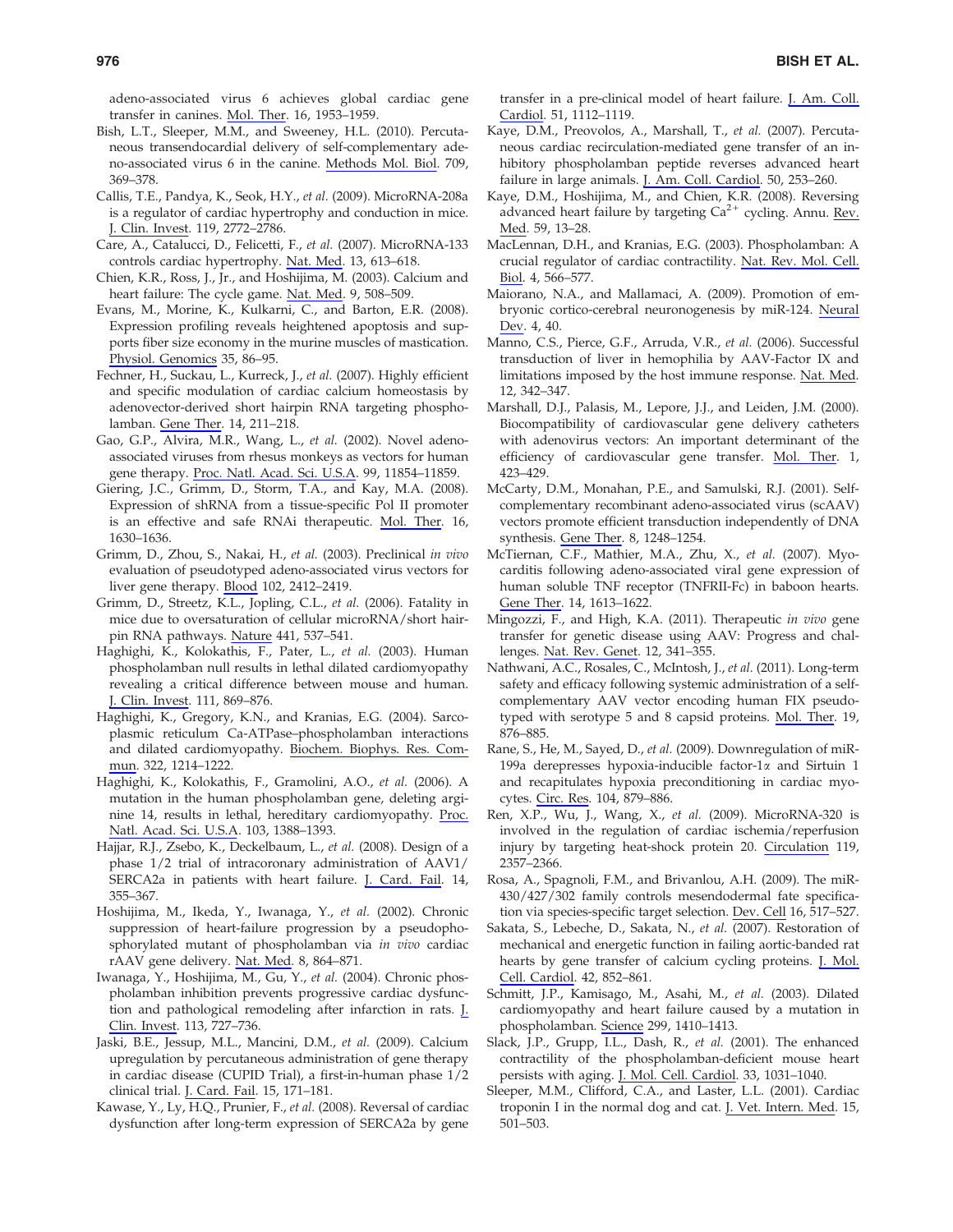# shRNA TOXICITY IN THE CANINE HEART **1998 SHANA TOXICITY IN THE CANINE HEART**

- Small, E.M., Frost, R.J., and Olson, E.N. (2010). MicroRNAs add a new dimension to cardiovascular disease. Circulation 121, 1022–1032.
- Suckau, L., Fechner, H., Chemaly, E., et al. (2009). Long-term cardiac-targeted RNA interference for the treatment of heart failure restores cardiac function and reduces pathological hypertrophy. Circulation 119, 1241–1252.
- Thum, T., Galuppo, P., Wolf, C., et al. (2007). MicroRNAs in the human heart: A clue to fetal gene reprogramming in heart failure. Circulation 116, 258–267.
- Thum, T., Catalucci, D., and Bauersachs, J. (2008a). MicroRNAs: Novel regulators in cardiac development and disease. Cardiovasc. Res. 79, 562–570.
- Thum, T., Gross, C., Fiedler, J., et al. (2008b). MicroRNA-21 contributes to myocardial disease by stimulating MAP kinase signalling in fibroblasts. Nature 456, 980–984.
- van Rooij, E., Sutherland, L.B., Liu, N., et al. (2006). A signature pattern of stress-responsive microRNAs that can evoke cardiac hypertrophy and heart failure. Proc. Natl. Acad. Sci. U.S.A. 103, 18255–18260.
- van Rooij, E., Sutherland, L.B., Qi, X., et al. (2007). Control of stress-dependent cardiac growth and gene expression by a microRNA. Science 316, 575–579.
- Vinge, L.E., Raake, P.W., and Koch, W.J. (2008). Gene therapy in heart failure. Circ. Res. 102, 1458–1470.
- Wang, Z., Allen, J.M., Riddell, S.R., et al. (2007). Immunity to adeno-associated virus-mediated gene transfer in a randombred canine model of Duchenne muscular dystrophy. Hum. Gene Ther. 18, 18–26.
- 
- Yang, B., Lin, H., Xiao, J., et al. (2007). The muscle-specific microRNA miR-1 regulates cardiac arrhythmogenic potential by targeting GJA1 and KCNJ2. Nat. Med. 13, 486–491.
- Yin, C., Wang, X., and Kukreja, R.C. (2008). Endogenous microRNAs induced by heat-shock reduce myocardial infarction following ischemia-reperfusion in mice. FEBS Lett. 582, 4137– 4142.
- Zhao, X.Y., Hu, S.J., Li, J., et al. (2008). rAAV-asPLB transfer attenuates abnormal sarcoplasmic reticulum  $Ca^{2+}-ATP$ ase activity and cardiac dysfunction in rats with myocardial infarction. Eur. J. Heart Fail. 10, 47–54.
- Zhao, Y., Ransom, J.F., Li, A., et al. (2007). Dysregulation of cardiogenesis, cardiac conduction, and cell cycle in mice lacking miRNA-1-2. Cell 129, 303–317.

Address correspondence to: Dr. Lawrence T. Bish B400 Richards Building 3700 Hamilton Walk Philadelphia, PA 19104

E-mail: bish@mail.med.upenn.edu

Received for publication March 3, 2011; accepted after revision May 3, 2011.

Published online: May 4, 2011.